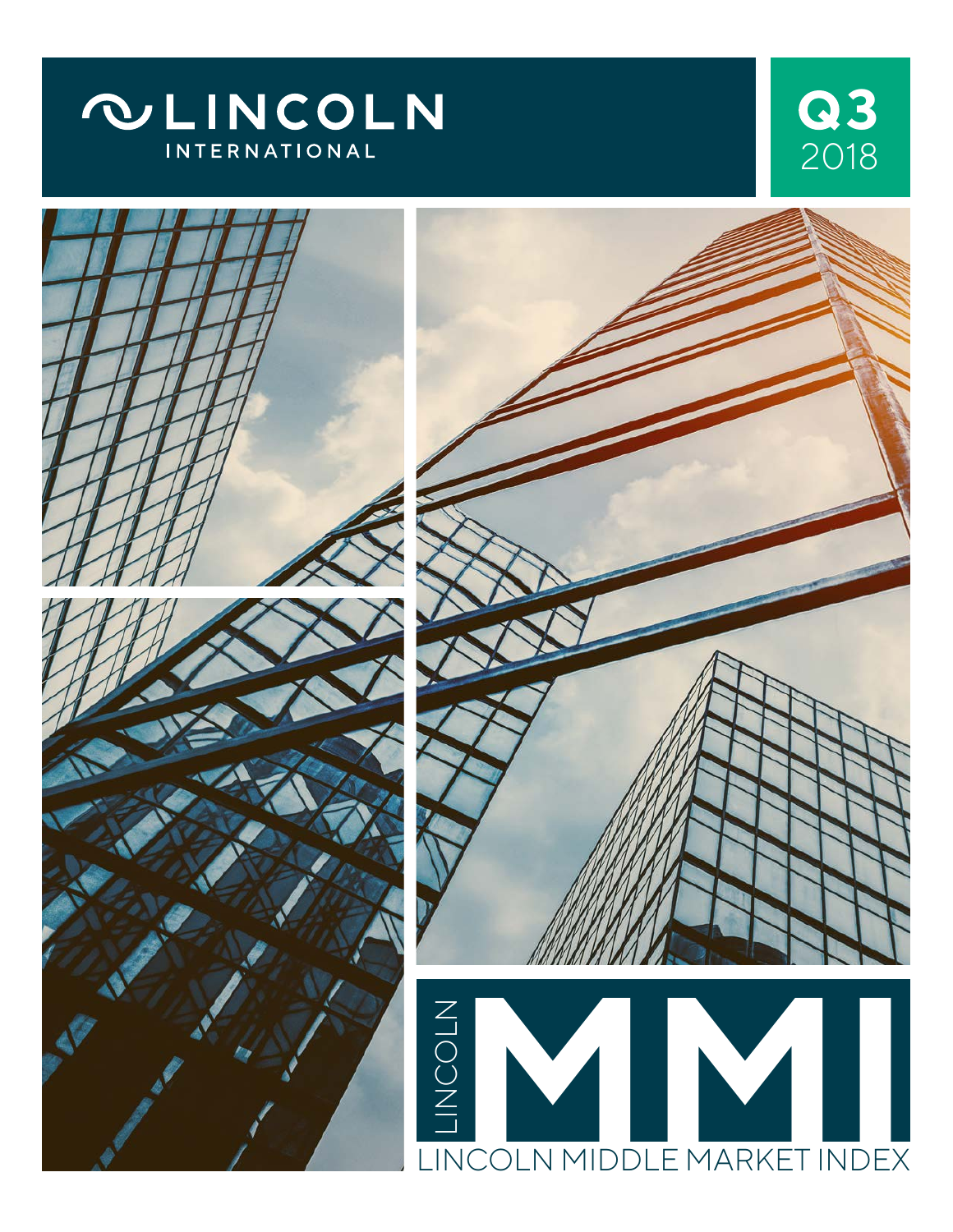

## **THE LINCOLN MIDDLE MARKET INDEX** SHOWS QUICKENING GROWTH THROUGH SEPTEMBER 2018

Lincoln International's fifth edition of the Lincoln Middle Market Index (MMI) reveals that, in Q3 2018, middle market enterprise values increased 3.4% compared to 6.8% for enterprise values of S&P 500 companies.

#### About the Lincoln Middle Market Index

The Lincoln MMI is a first-of-its-kind index to offer a comprehensive, detailed and useful measurement of private middle-market company performance and values.

What has been missing from the privately held company marketplace is a means to identify how its value:

- (1) changes over time
- (2) correlates to the public stock market.

Lincoln designed the Lincoln MMI to solve this problem by measuring the quarterly change in enterprise value for middle market companies primarily owned by private equity firms. Enterprise value ("EV") is the sum of a company's equity value and net debt.

A significant difference between the Lincoln MMI and S&P 500 is that the Lincoln MMI is comprised of smaller, private companies whereas the S&P 500 is comprised of public companies.

#### **QUARTERLY OVERVIEW**

- Fifth Edition: Covers Q3 2018
- Measures quarterly changes in enterprise value of over 400 middle market companies based on a population of over 1,400 companies primarily owned by private equity firms
- Analyzes the impact from the change in company earnings versus market valuation multiples
- Assesses the change in value for six industry sectors

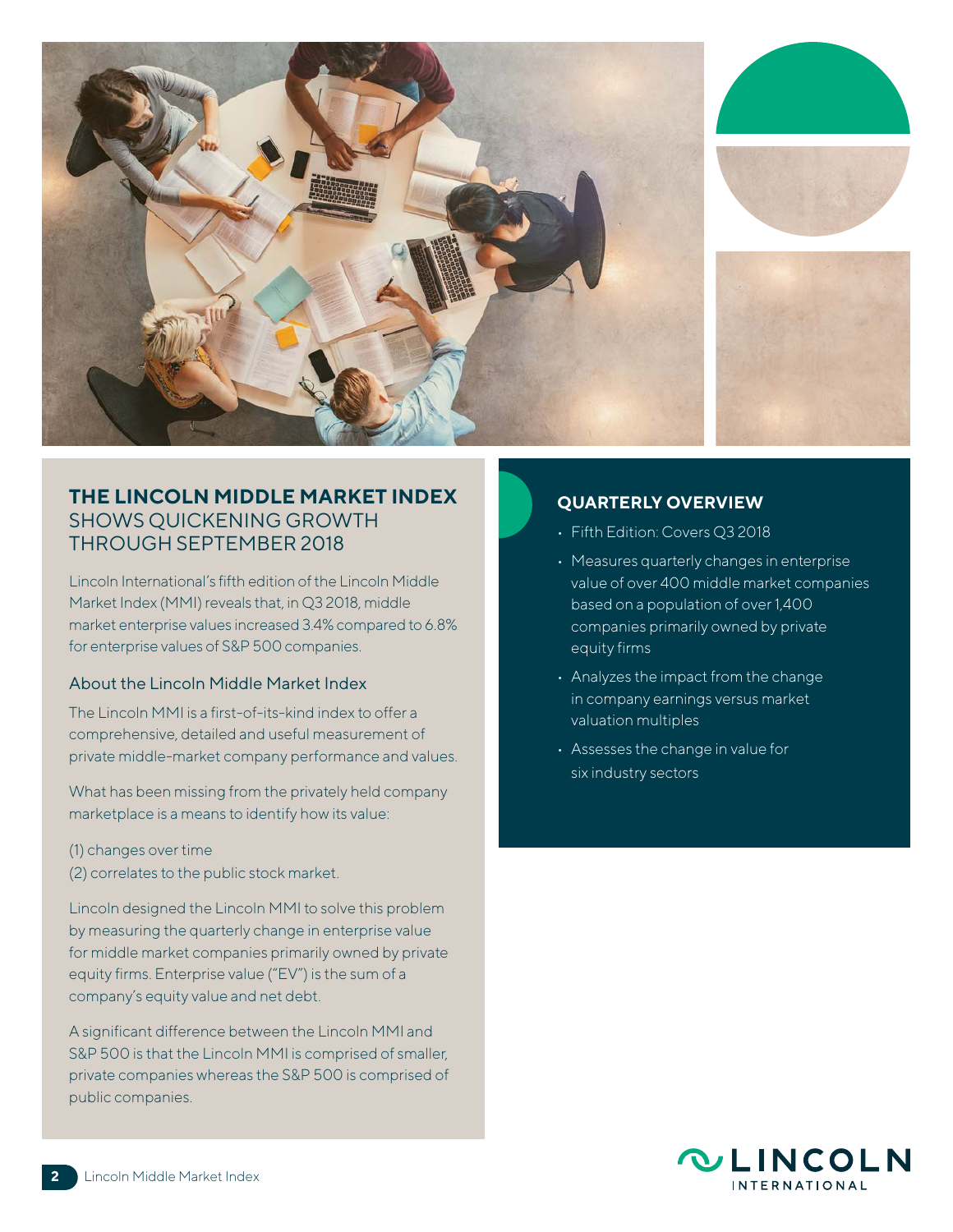# RESULTS: **S&P 500 Companies Grew more quickly than Middle Market Companies in Q3 2018**



**NOTE:** Both the Lincoln and S&P 500 EV returns above reflect enterprise values (S&P 500 EV excludes financial companies for which enterprise value is generally not meaningful; including such companies produces qualitatively similar results)

# **7.1%**

Compound Annual Growth Rate for the Lincoln MMI since inception

Starting at a value of 10,000 as of March 31, 2014, the Lincoln MMI increased by 36.0% cumulatively to 13,598, as of September 30, 2018.

- The Lincoln MMI grew at a compound annual growth rate of 7.1% since inception as compared to 9.0% for the enterprise values of the S&P 500.
- Over the past year, the Lincoln MMI and S&P 500 enterprise values grew 10.6% and 15.6%, respectively.
- The Lincoln MMI shows that middle market enterprise values have increased at a quickening pace over the last two years. Although the Lincoln MMI lags behind S&P 500 EV growth since inception, the Lincoln MMI's volatility is approximately half that of the S&P 500 EV index. Neither index reflects the market correction and increased volatility of October 2018.



2018

**3**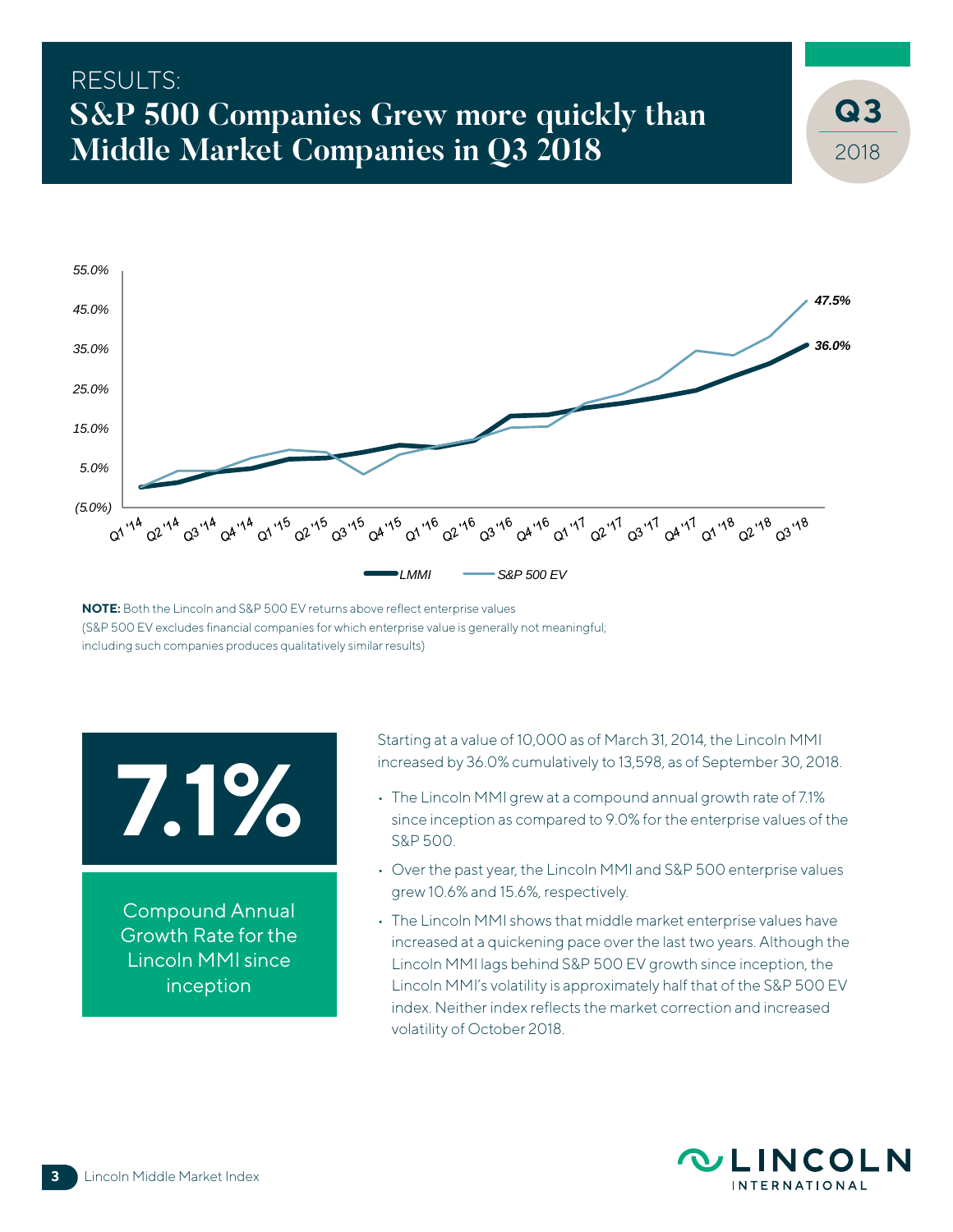# SECTOR BREAKDOWN: **Middle Market Performance by Industry**





Value increase for Business service companies in Q3 2018 The technology segment remains the top performing segment over the last year, increasing by 19.7%. Technology and industrial companies account for approximately one-third of the Lincoln MMI, thus driving a significant portion of the middle market's overall growth in 2018.

The enterprise values of consumer companies have increased at a slower rate than the Lincoln MMI as a whole for each of the last five quarters. Given that consumer companies comprise one-quarter of the index, their slower growth is dragging down the growth rate of the entire index as well.

Business service companies were the best performing companies in Q3 2018, increasing in value by 7.3%, which was 3.0% more than any other industry.



2018

**3**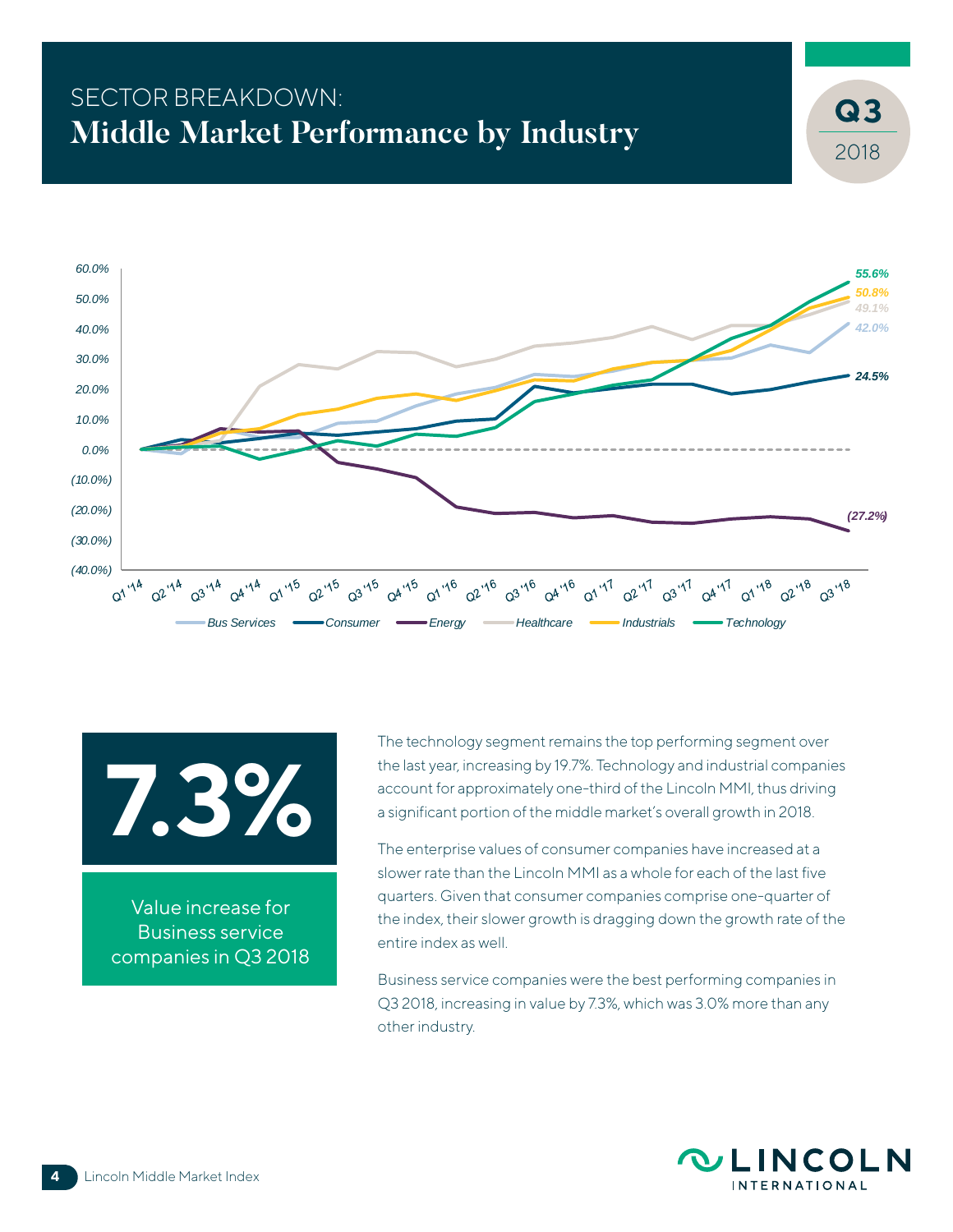# EXAMINING THE LINCOLN MMI: **EBITDA Multiples versus Earnings**





Expansion of Lincoln MMI valuation multiples since Q1 2014

The grey line in this graph indicates the quarterly change in the Lincoln MMI; this change is based on changes in performance (i.e., EBITDA) combined with the change in EBITDA multiples.

Since the inception of the Lincoln MMI in Q1 2014, middle market valuation multiples expanded approximately 15%. In Q3 2018, enterprise value multiples expanded for companies in the Lincoln MMI as well as companies in the S&P 500 in aggregate, though multiple expansion was greater for the public markets. Lincoln noted that despite the continued multiple expansion, earnings remain the more meaningful driver in long term middle market enterprise value growth.



2018

**3**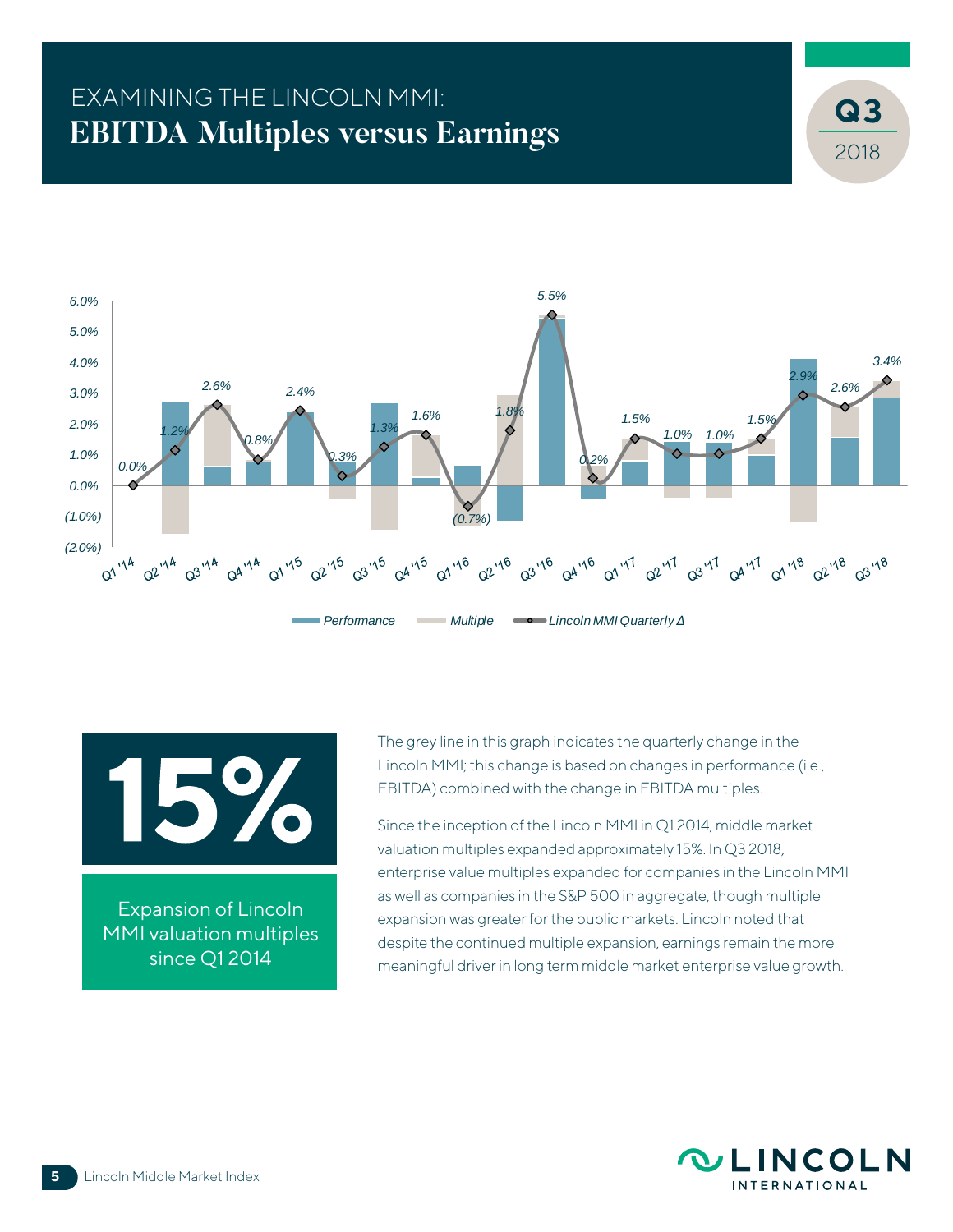# SUMMARY: **THE LINCOLN MMI**



### MARKET OBSERVATIONS:

- Year-to-date middle market enterprise value growth through Q3 2018 of 9.2% approximates that of the S&P 500 of 9.4%, as both Lincoln MMI and S&P 500 EV values increased in Q3 prior to the October 2018 stock market correction.
- While performance and multiples both improved for the Lincoln MMI and the S&P 500, multiple expansion was more pronounced in the public markets.
- Lincoln MMI 2018 Q3 growth of 3.4% was the second highest quarterly growth since inception and the strongest growth since Q3 2016.
- The Lincoln MMI continues to demonstrate that valuations of U.S. middle market companies are less volatile because of lower volatility in enterprise value multiples compared to the S&P 500; in the long run, earnings remain the driver of enterprise value growth for all companies.

### INDUSTRY OBSERVATIONS:

- Middle market technology companies have increased in value for ten consecutive quarters, averaging quarterly growth of over 4.0% making technology the strongest performing industry since Q2 2017.
- While private companies in the business services, healthcare, industrials, and technology sectors experienced strong third quarter performance, business service companies grew over 7.0%, which was 3.0% more than any other industry.
- Consumer enterprise value growth continues to lag behind that of all other industries except energy, thus dragging overall middle market performance.

## IN SUMMARY, WE BELIEVE THE LINCOLN MMI:

- Enables investors in private companies and private equity firms to compare or benchmark their investments against an index comprised of hundreds of privately held companies.
- Demonstrates middle market private companies generate returns comparable to major public stock market indices while also being reflective of the United States private equity backed middle market.
- Offers many unique valuation insights into the fair value of private companies for a wide array of stakeholders and investors and represents a significant enhancement to the information available to investors in private companies.

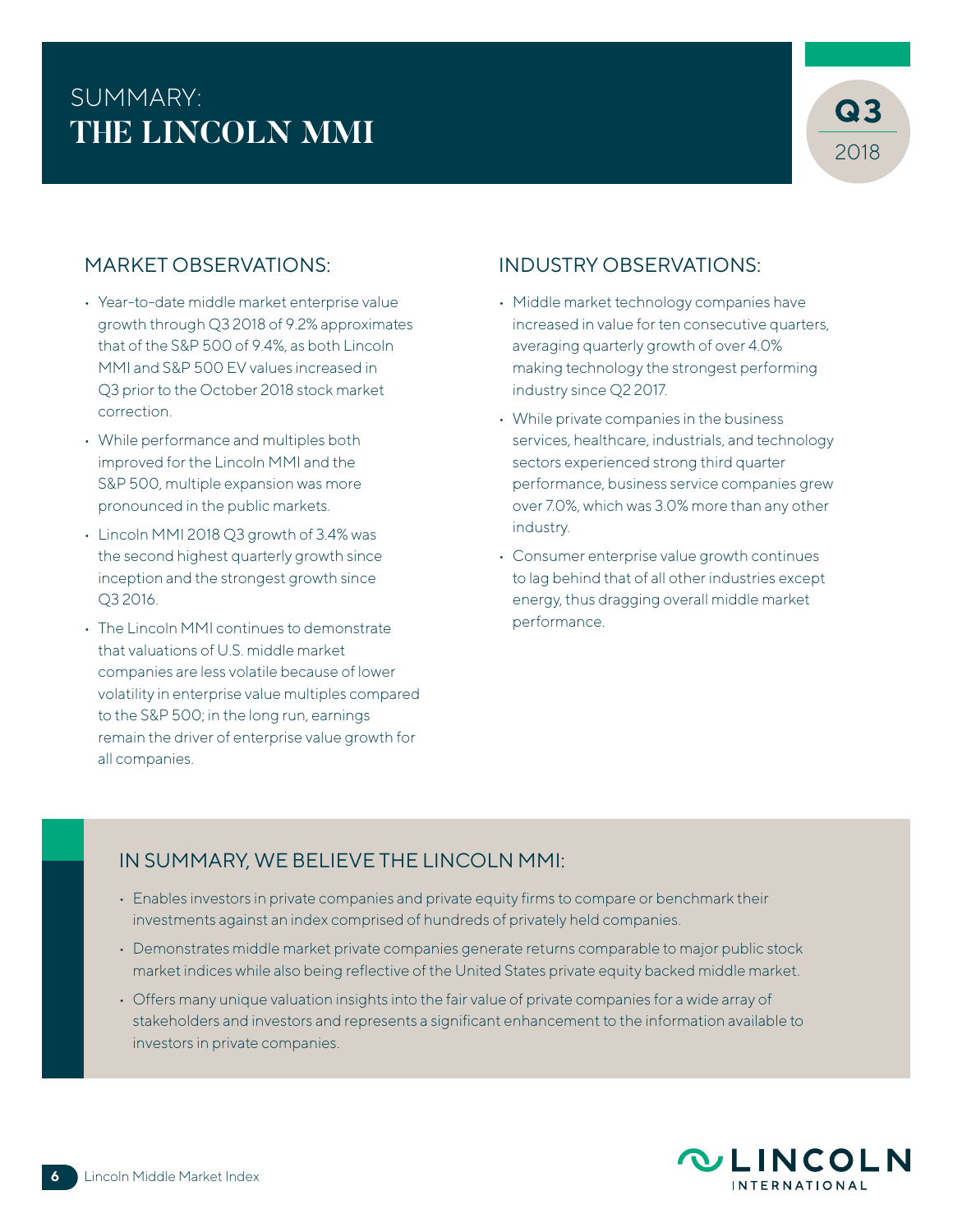

### SOURCE OF DATA AND SAMPLE SIZE

On a quarterly basis, Lincoln determines the enterprise fair value of over 1,400 portfolio companies for approximately 100 sponsors (i.e., private equity groups and lenders to private equity groups). These portfolio companies report quarterly financial results to the sponsor or lender. Lincoln obtains this information and computes the enterprise value in accordance with the fair value measurement principles of generally accepted accounting principles. In assessing enterprise value, Lincoln relies on well accepted valuation methodologies such as the market approach and income approach considering each company's historical and projected performance and other qualitative and quantitative factors. Finally, each valuation is then vetted by auditors, company management, boards of directors and regulators. Upon concluding each quarterly valuation cycle, Lincoln aggregates the underlying financial performance and enterprise value data for analysis.

To construct the Lincoln MMI, Lincoln selects a subsection of the companies valued each quarter, including companies each generating earnings before interest, taxes, depreciation and amortization of less than \$100.0 million, disregarding venture-stage businesses and non-operating entities, such as special purpose entities that own real estate and specialty finance assets.

*For more information, visit www.lincolninternational.com/services/valuations-and-opinions/lincolnmmi*

**1,400+ ~100**

Portfolio Companies are evaluated by Lincoln on a quarterly basis to determine their Enterprise Fair Value

Sponsors participate in Lincoln MMI I.E. Private Equity Groups & lenders to Private Equity Groups

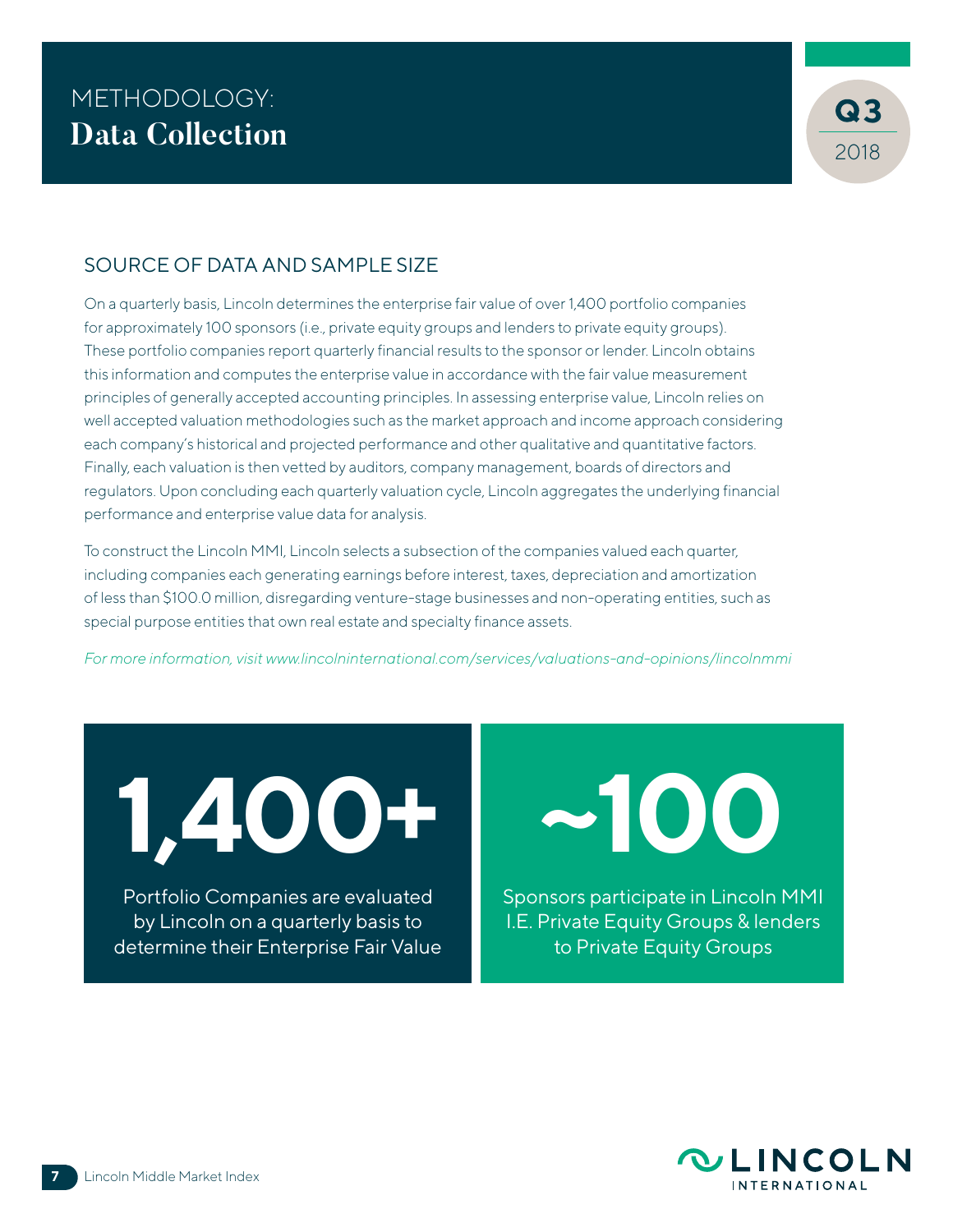### PROFESSOR STEVEN KAPLAN

Professor Steven Kaplan is the Neubauer Distinguished Service Professor of Entrepreneurship and Finance at the University of Chicago Booth School of Business. Professor Kaplan conducts research on issues in private equity, venture capital, entrepreneurial finance, corporate governance and corporate finance. He has published papers in a number of academic and business journals. Kaplan is a research associate at the National Bureau of Economic Research and an associate editor of the Journal of Financial Economics. Kaplan teaches advanced MBA and executive courses in entrepreneurial finance and private equity, corporate finance, corporate governance, and wealth management. BusinessWeek named him one of the top 12 business school teachers in the country. Kaplan serves on the boards of Morningstar, Zayo Group and the Illinois Venture Capital Association. He has been a member of the faculty since 1988.

Professor Kaplan received his A.B., *summa cum laude*, in Applied Mathematics and Economics from Harvard College and earned a Ph.D. in Business Economics from Harvard University.

## PROFESSOR MICHAEL MINNIS

Professor Michael Minnis is an Associate Professor of Accounting at the University of Chicago Booth School of Business. Professor Minnis studies the role of accounting information in allocating investment efficiently by both management and capital providers, the use of financial reporting in mitigating information opacity issues of privately-held firms, and the interplay within management in the production and use of financial information. His research includes identifying unique data and methods to empirically examine issues in a novel way.

Professor Minnis received his Ph.D. from the University of Michigan and his B.S. from the University of Illinois, where he graduated with Highest Honors.